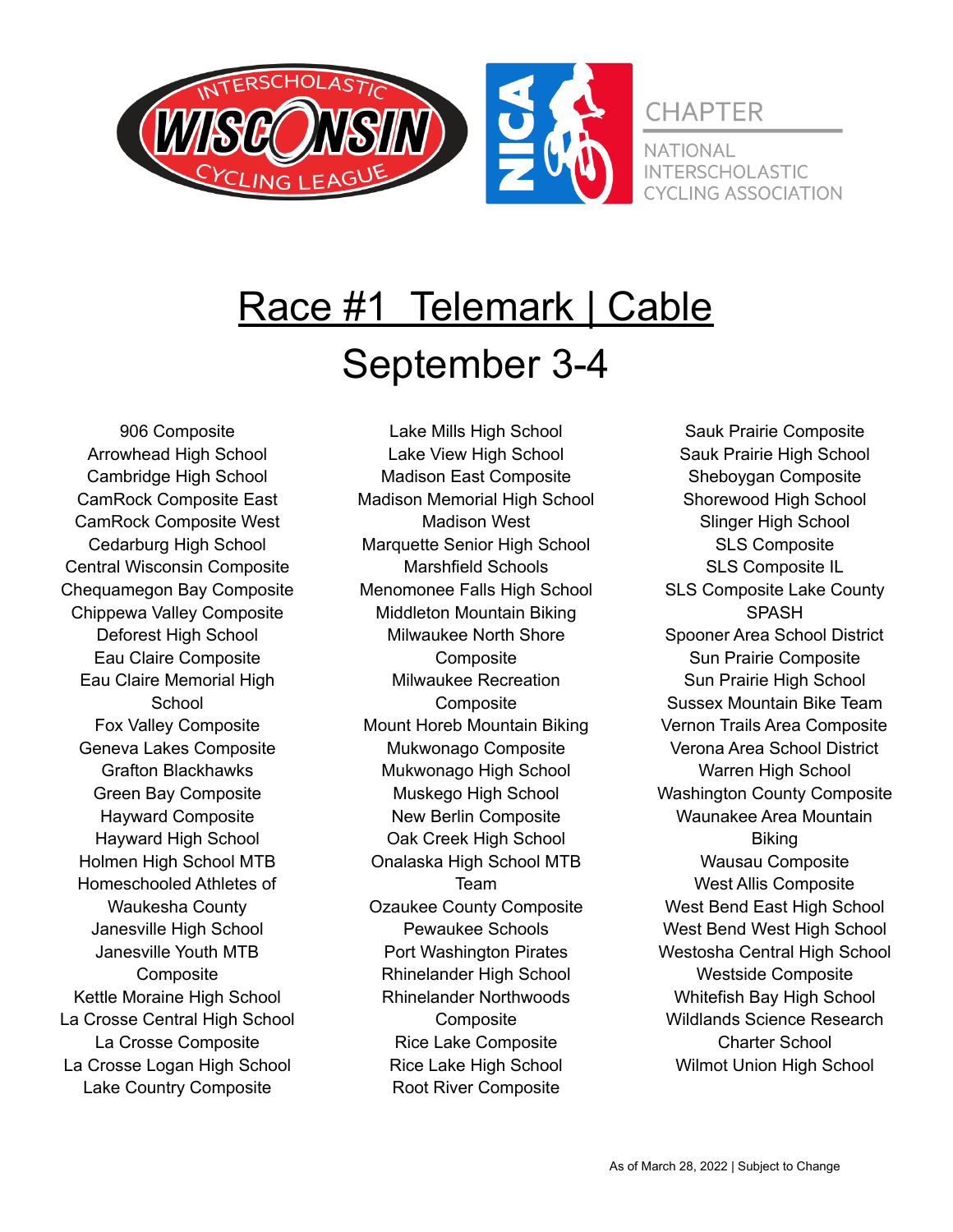# Race #2 Minooka | Waukesha September 10-11

906 Composite Arrowhead High School Cambridge High School CamRock Composite East CamRock Composite West Cedarburg High School Fox Valley Composite Geneva Lakes Composite Grafton Blackhawks Homeschooled Athletes of Waukesha County Janesville High School Janesville Youth MTB Composite Kettle Moraine High School Lake Country Composite Lake Mills High School Lake View High School Madison Memorial High School Madison West Marquette Senior High School Menomonee Falls High School Middleton Mountain Biking Milwaukee North Shore Composite Milwaukee Recreation Composite Mount Horeb Mountain Biking Mukwonago Composite Mukwonago High School Muskego High School New Berlin Composite

Ozaukee County Composite Team Pewaukee Schools Port Washington Pirates Root River Composite Sheboygan Composite Shorewood High School Slinger High School SLS Composite SLS Composite IL SLS Composite Lake County Sussex Mountain Bike Team Verona Area School District Warren High School Washington County Composite Waunakee Area Mountain Biking Wausau Composite West Allis Composite West Bend East High School West Bend West High School Westosha Central High School Westside Composite Whitefish Bay High School Wilmot Union High School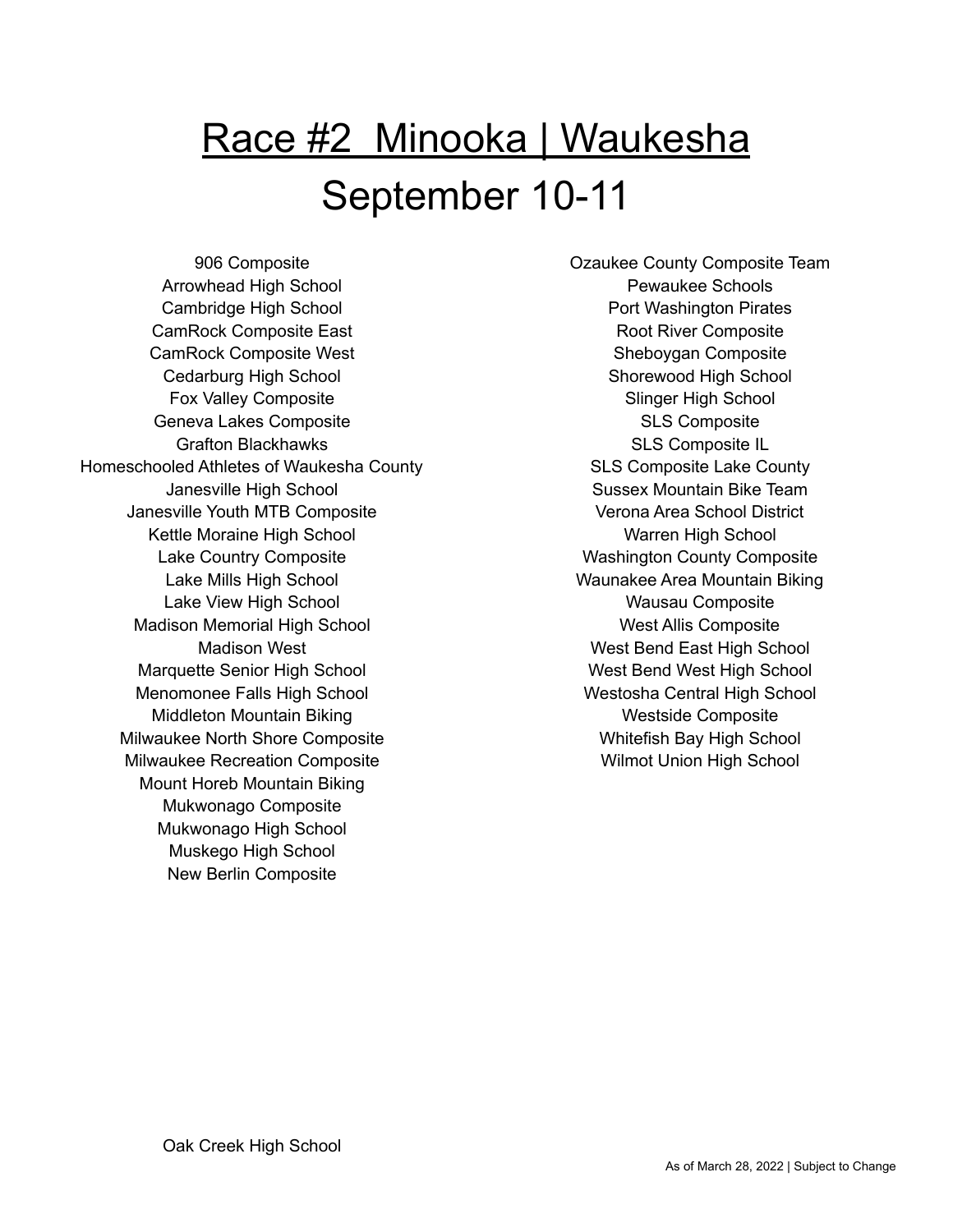# <u>Race #3 Englewood Farm | Fall River</u> September 17-18

Central Wisconsin Composite Chequamegon Bay Composite Chippewa Valley Composite Deforest High School Eau Claire Composite Eau Claire Memorial High School Geneva Lakes Composite Green Bay Composite Hayward Composite Hayward High School Holmen High School MTB Team Homeschooled Athletes of Waukesha County Janesville High School Janesville Youth MTB Composite La Crosse Central High School La Crosse Composite La Crosse Logan High School Madison East Composite Madison Memorial High School Madison West Marshfield Schools Menomonee Falls High School Middleton Mountain Biking

Mukwonago Composite Mukwonago High School Muskego High School New Berlin Composite Onalaska High School MTB Team Pewaukee Schools Rhinelander High School Rhinelander Northwoods Composite Rice Lake Composite Rice Lake High School Sauk Prairie Composite Sauk Prairie High School Sheboygan Composite Shorewood High School **SPASH** Spooner Area School District Sun Prairie Composite Sun Prairie High School Vernon Trails Area Composite Verona Area School District Waunakee Area Mountain Biking West Allis Composite Westside Composite Wildlands Science Research Charter School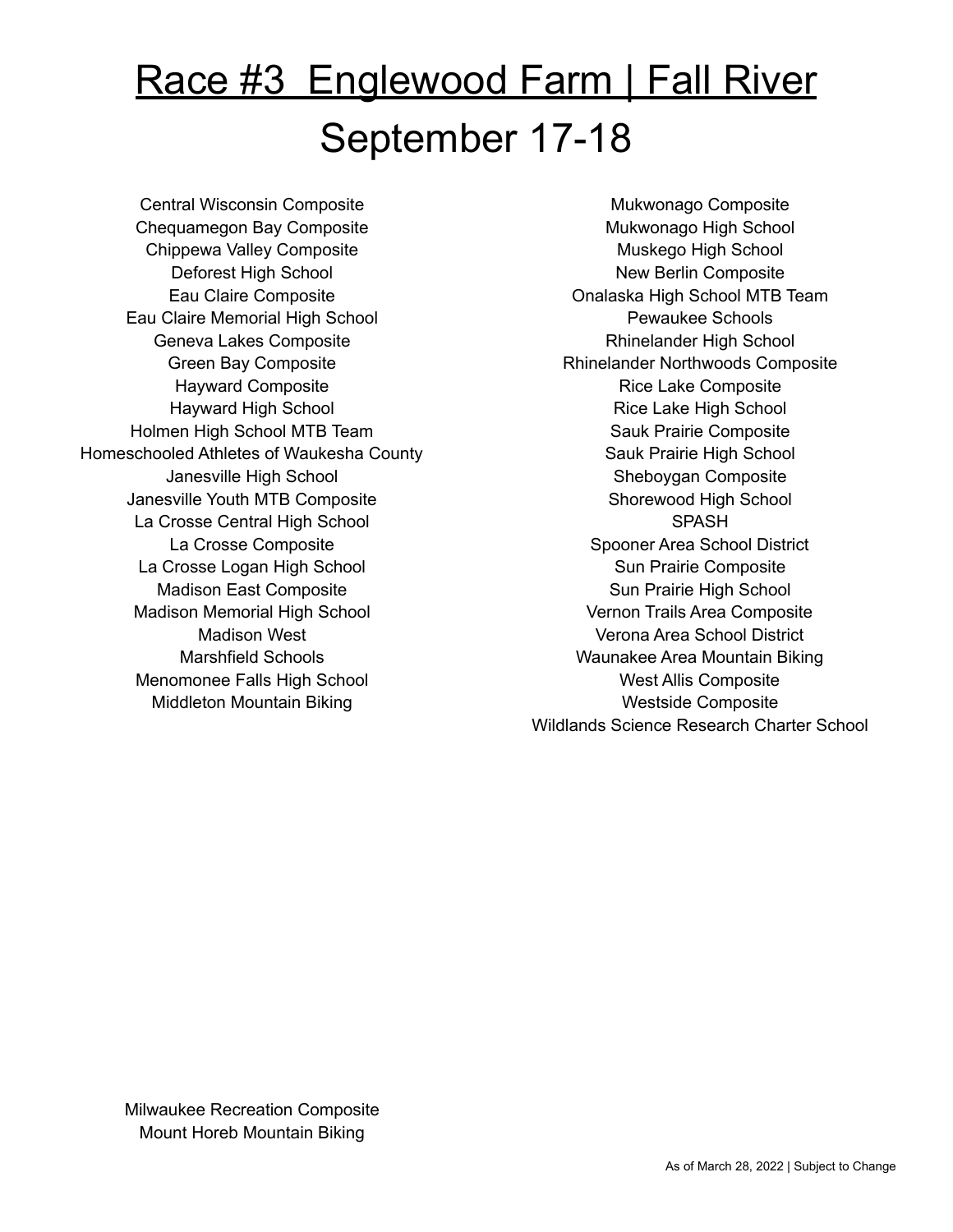# Race #4 Lowes Creek | Eau Claire September 24-25

906 Composite Arrowhead High School Cambridge High School CamRock Composite East CamRock Composite West Cedarburg High School Central Wisconsin Composite Chequamegon Bay Composite Chippewa Valley Composite Deforest High School Eau Claire Composite Eau Claire Memorial High School Fox Valley Composite Grafton Blackhawks Green Bay Composite Hayward Composite Hayward High School Holmen High School MTB Team Kettle Moraine High School La Crosse Central High School La Crosse Composite La Crosse Logan High School Lake Country Composite Lake Mills High School Lake View High School Marquette Senior High School Marshfield Schools Milwaukee North Shore Composite Oak Creek High School Onalaska High School MTB Team Ozaukee County Composite Team

Port Washington Pirates Rhinelander High School Rhinelander Northwoods Composite Rice Lake Composite Rice Lake High School Root River Composite Sauk Prairie Composite Sauk Prairie High School Slinger High School SLS Composite SLS Composite IL SLS Composite Lake County SPASH Spooner Area School District Sun Prairie Composite Sun Prairie High School Sussex Mountain Bike Team Vernon Trails Area Composite Warren High School Washington County Composite Wausau Composite West Bend East High School West Bend West High School Westosha Central High School Whitefish Bay High School Wildlands Science Research Charter School Wilmot Union High School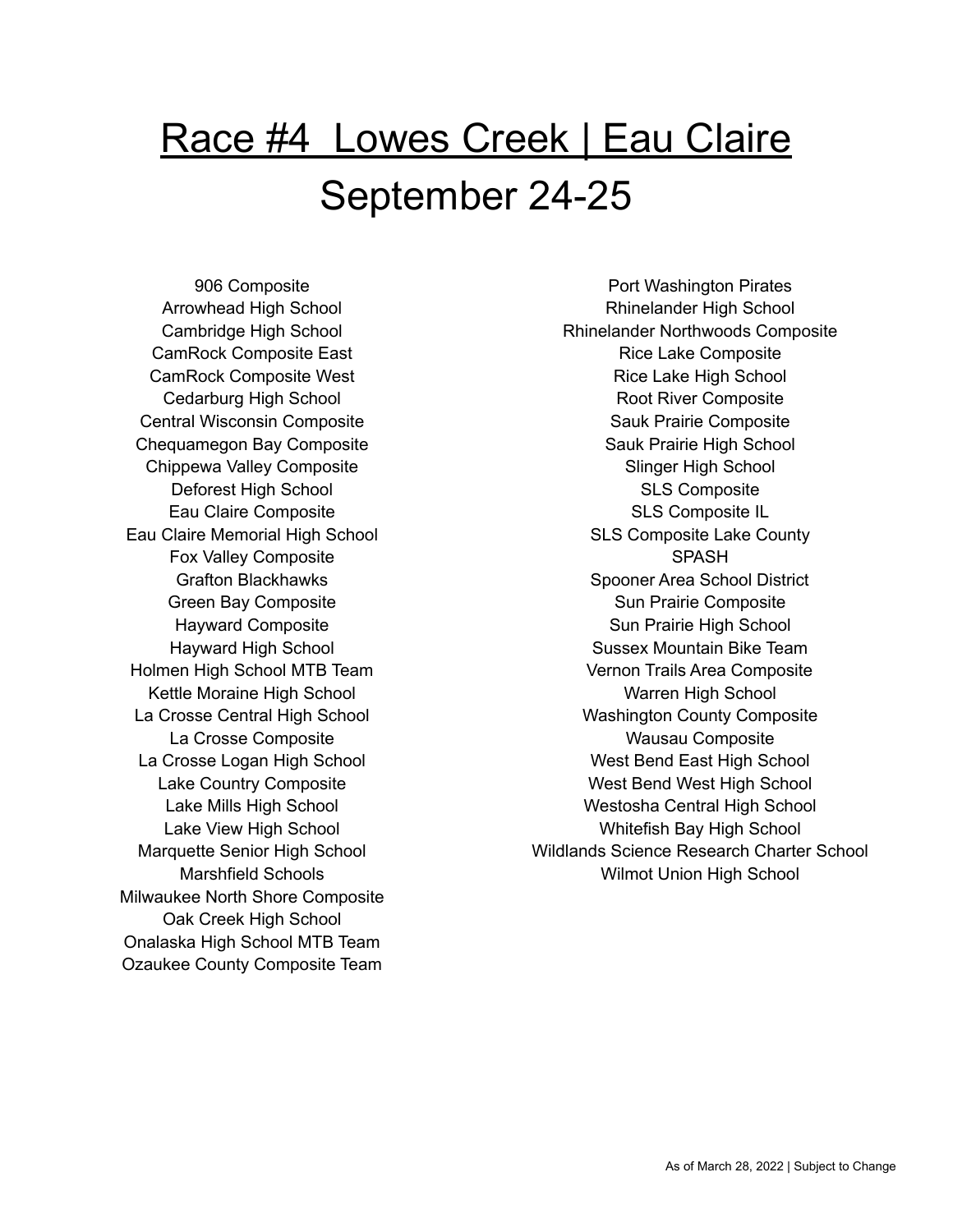# Race #5 Nordic Mtn #1 | Mt. Morris October 1-2

Cambridge High School CamRock Composite East CamRock Composite West Chequamegon Bay Composite Chippewa Valley Composite Geneva Lakes Composite Grafton Blackhawks Hayward Composite Hayward High School Homeschooled Athletes of Waukesha County Janesville High School Janesville Youth MTB Composite Lake Mills High School Lake View High School Marshfield Schools Menomonee Falls High School Middleton Mountain Biking Milwaukee Recreation Composite Mount Horeb Mountain Biking Mukwonago Composite Mukwonago High School Muskego High School New Berlin Composite

Ozaukee County Composite Team Pewaukee Schools Port Washington Pirates Rhinelander High School Rhinelander Northwoods Composite Sauk Prairie Composite Sauk Prairie High School Shorewood High School Slinger High School SLS Composite SLS Composite IL SLS Composite Lake County Spooner Area School District Warren High School Washington County Composite Waunakee Area Mountain Biking Wausau Composite West Allis Composite West Bend East High School West Bend West High School Westosha Central High School Wildlands Science Research Charter School Wilmot Union High School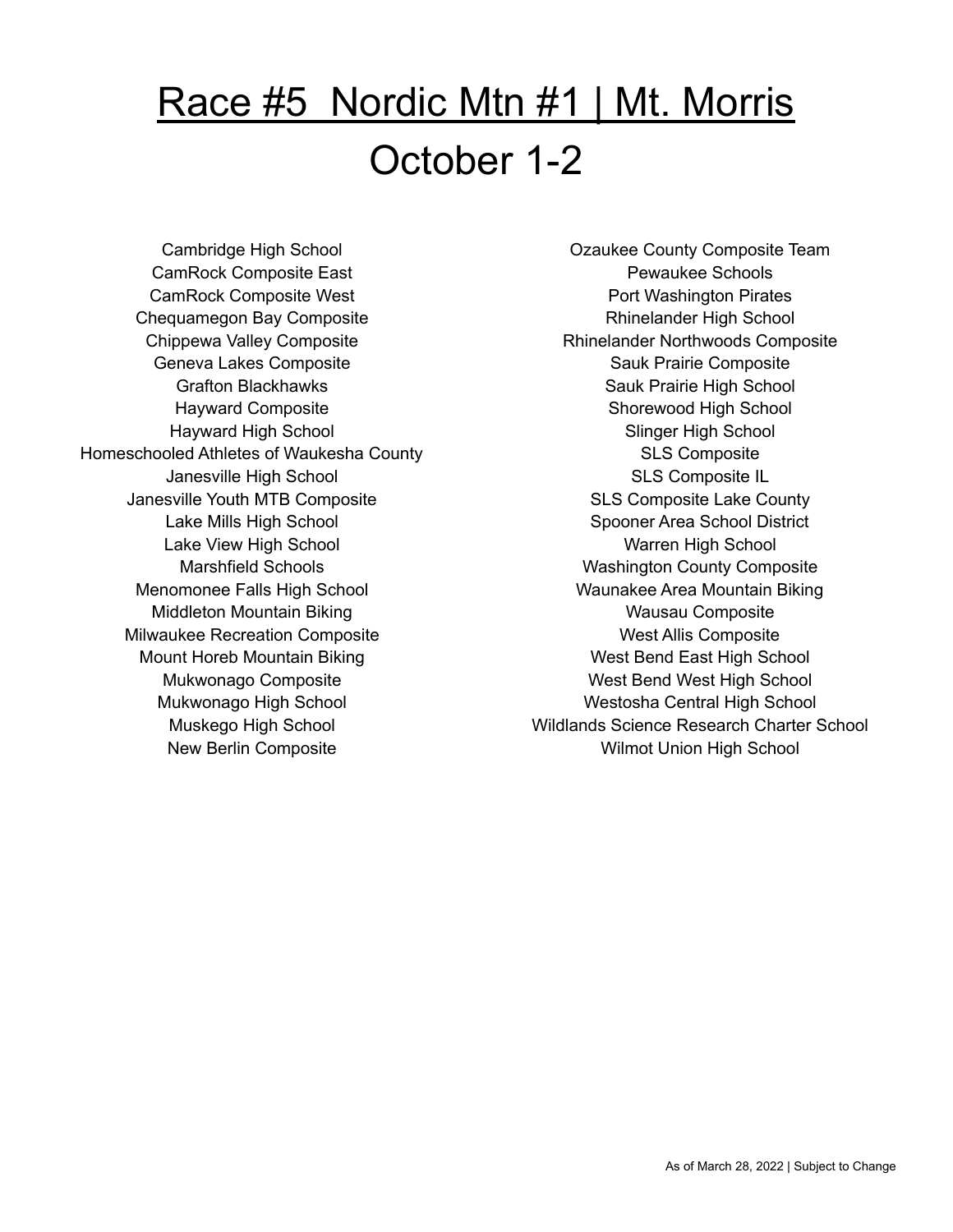# Race #6 Nordic Mtn #2 | Mt. Morris October 8-9

906 Composite Arrowhead High School Cedarburg High School Central Wisconsin Composite Deforest High School Eau Claire Composite Eau Claire Memorial High School Fox Valley Composite Green Bay Composite Holmen High School MTB Team Kettle Moraine High School La Crosse Central High School La Crosse Composite Lake Country Composite Madison East Composite Madison Memorial High School Madison West Marquette Senior High School Milwaukee North Shore Composite Oak Creek High School Onalaska High School MTB Team Rice Lake Composite Rice Lake High School Root River Composite Sheboygan Composite SPASH Sun Prairie Composite Sun Prairie High School Sussex Mountain Bike Team Vernon Trails Area Composite Verona Area School District Westside Composite Whitefish Bay High School